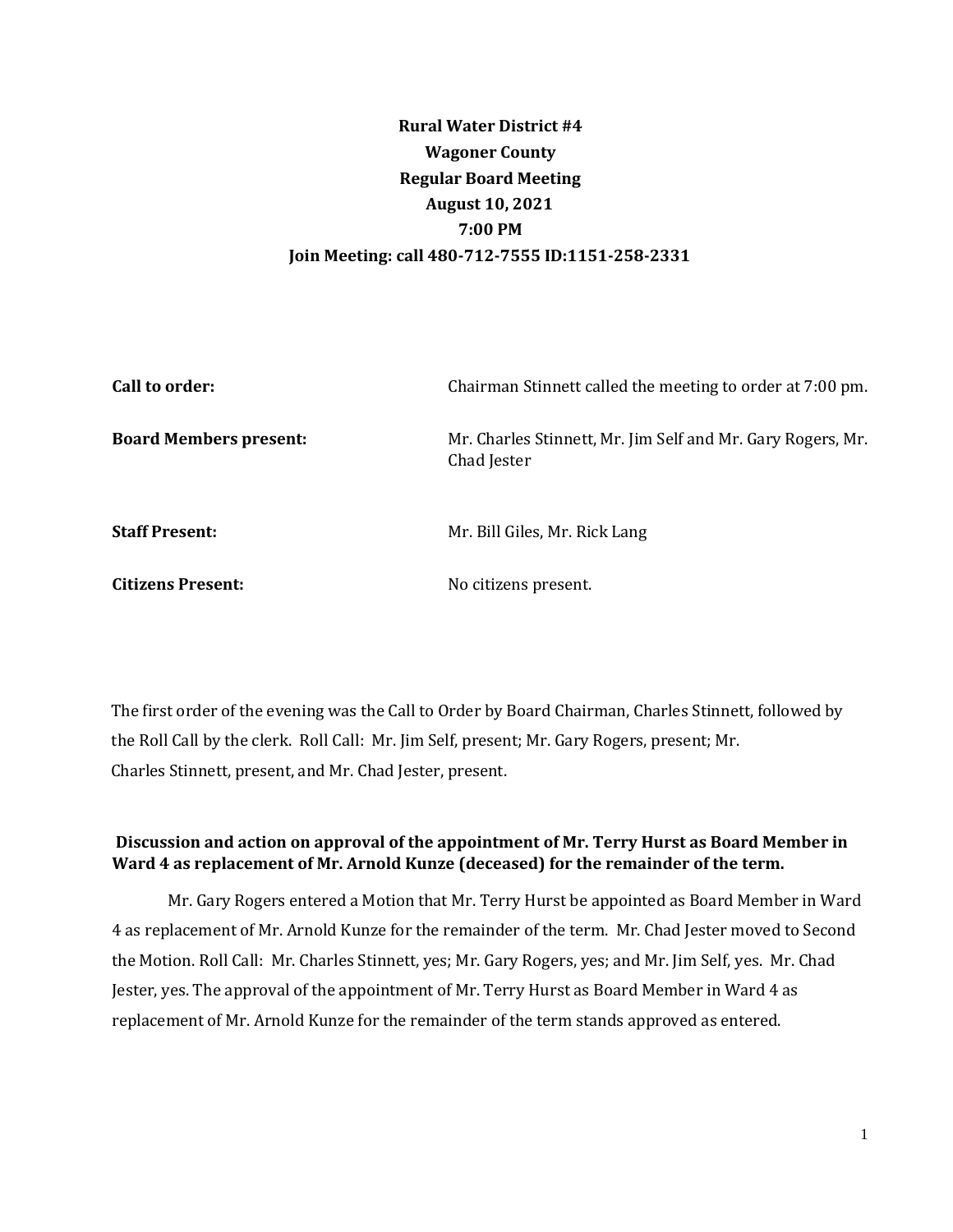#### **Discussion and action on Approval of the Minutes of the 7-20-2021 Regular Board Meeting.**

Chairman Charles Stinnett called for review of the Minutes recorded for the 7-20-2021 Regular Board Meeting [Tab 2]. Following Board review and with discussion, Mr. Chad Jester entered a Motion that the Minutes of 7-20-2021 Regular Board Meeting be approved pending corrections in the minutes. Mr. Jim Self was not present at the 7-20-2021 Meeting and in error we marked him present on all items. Mr. Gary Rogers moved to Second the Motion. Roll Call: Mr. Charles Stinnett, yes; Mr. Gary Rogers, yes; Mr. Jim Self, yes, Mr. Terry Hurst, yes; and Mr. Chad Jester, yes. The Minutes of 7-20-2021 Regular Board Meeting stand approved as entered.

#### **Discussion and action on approval on items from citizens present.**

No citizens present.

### **\*Discussion and Review of the Manager's Report/Status Report.**

Mr. Giles referred the Board to the Manager's Report [Tab 3]. Mr. Rick Lang's first order of business was to relate that there had been 16,452,900 gallons of water purchased from the City of Tulsa for July. He then related that June sales records confirm seventeen (17) meters sold during the month and twenty-nine (29) meters installed.

There were a few small leaks in July. The pumpage from the water plant in June was 87,342,000 gals. He had no additional information; no discussion or questions arose --- no action was required.

### **Discussion and Review on the Engineering Report.**

Mr. Giles referred the Board to the Engineering report [Tab 3]. Mr. Ryan Smith stated That he has added Ridgewood South to the Private Developments. The Water Treatment Plant Chloramine Conversion has a few date changes. They will be moving to the construction phase very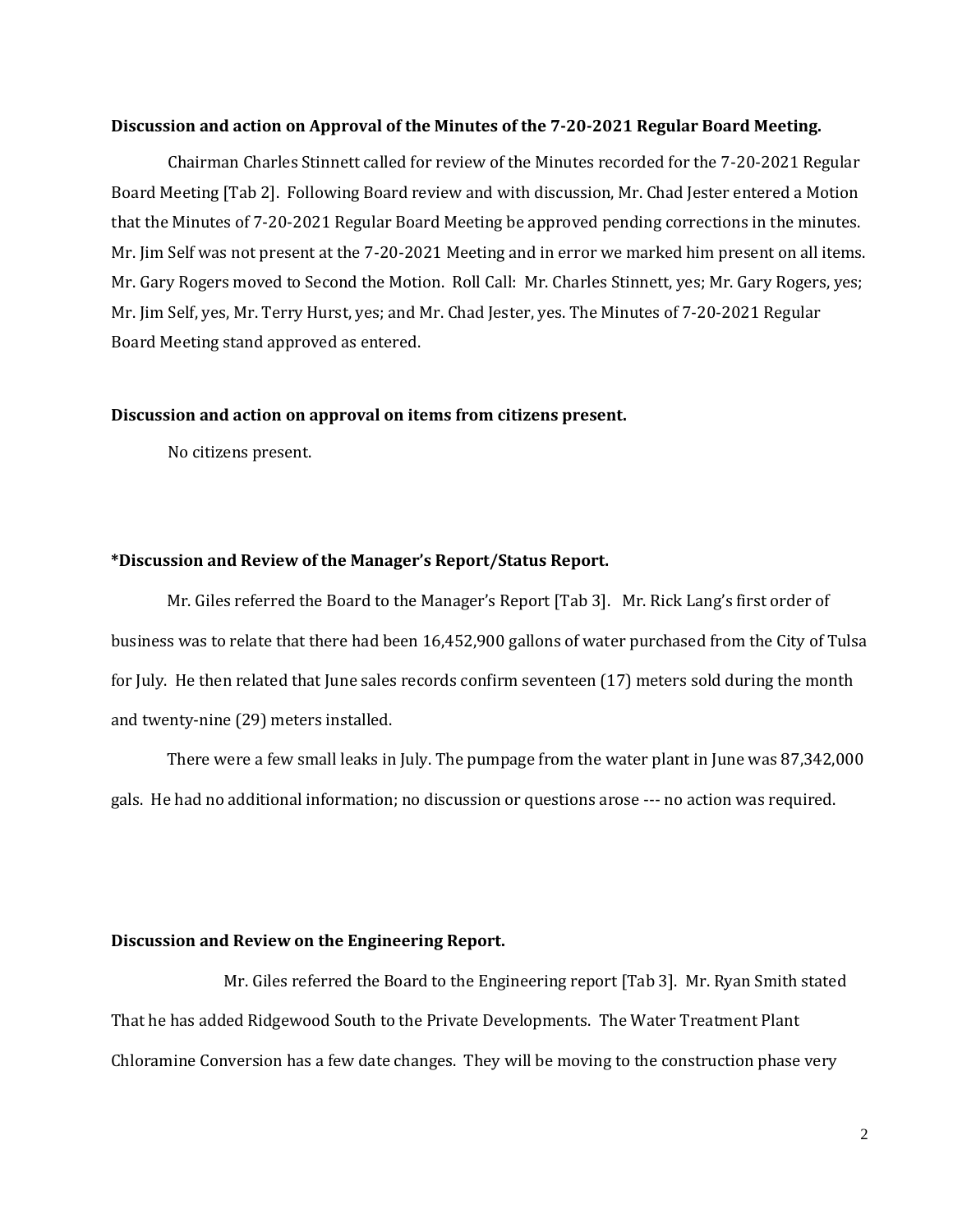soon on this project. The Wastewater Treatment Plant progress had been made, the public notice has been published in the newspaper, after 30 days have elapsed from the time of advertising, if there are public comments, ODEQ will hold a public meeting to address them. If there are only a handful of comments, ODEQ will respond to them individually.

Rick then inquired whether there were any questions; no questions or discussion arose and no action was required.

#### **Discussion and review of the Business Managers Report**

Mr. Giles referred the Board to The Business Manager's Report [Tab 3, final page] to review account balance figures as of the end of July.

The New Debt Service Fund has a balance of \$119,346.13.

Oneta Energy update: July bill submitted.

The Reserve Fund has a balance of \$2,096,879.98.

The Current Debt Service Reserve balance \$169,287.78.

The auditors will be doing the audit on a remote basis this year.

No questions or discussion arose on the Business Manager's Report and no action was required

at this time.

### **Discussion and action on approval of Pay Requisition #4 in the amount of \$143,892.26 for billing of the 101st Street Relocation project.**

Mr. Giles referred the Board to [Tab 4]. Mr. Ryan Smith stated that pay request #4 is for \$126,803.71 to Cook Consulting and to POE for \$17,088.58.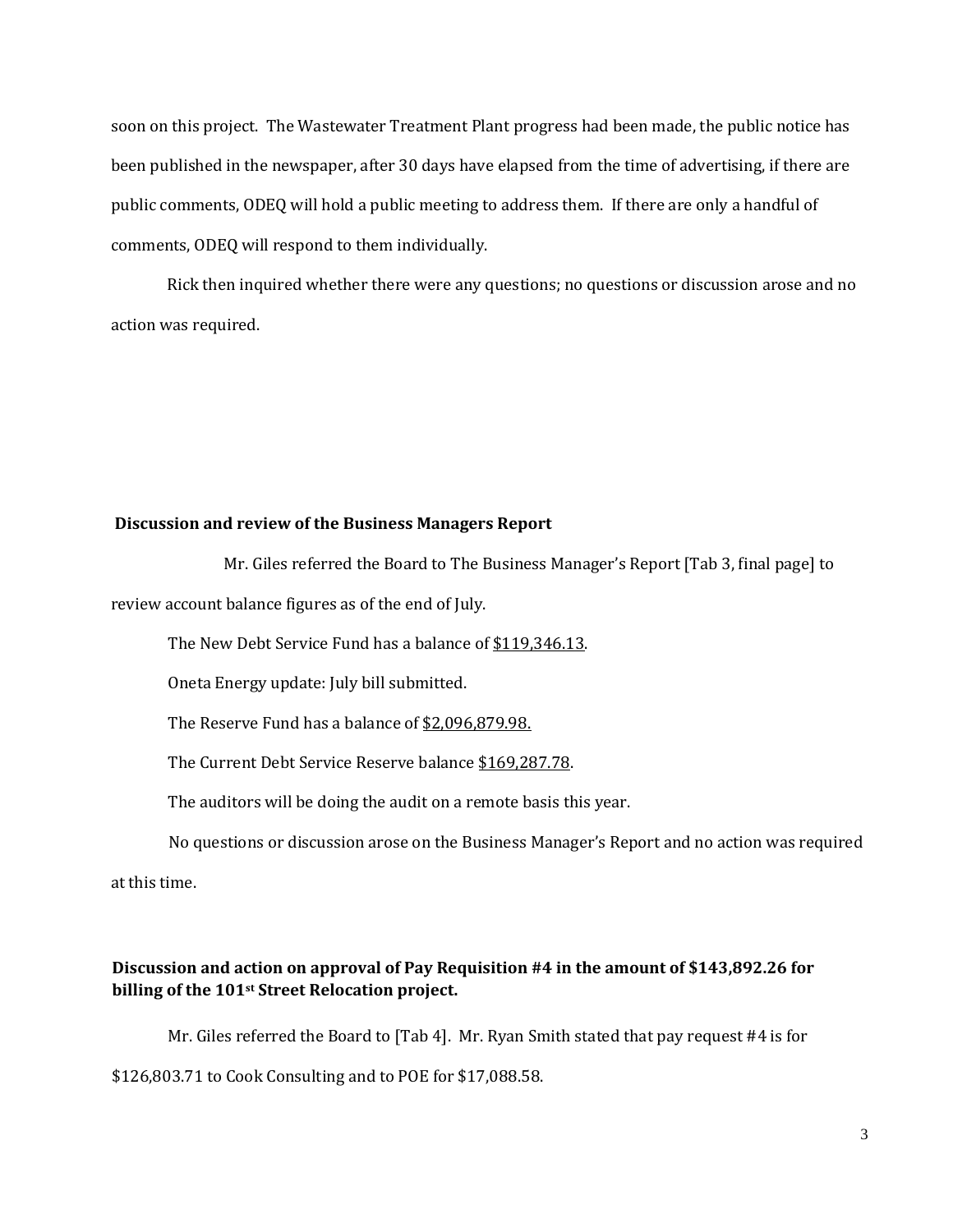Mr. Chad Jester entered a Motion that the Pay Requisition #4 in the amount of \$143,892.26 for

billing of the  $101$ <sup>st</sup> Street Relocation project for materials and Engineering from the beginning until now

be approved; Mr. Jim Self Entered a Second to the Motion.

Roll Call: Mr. Jim Self, yes; Mr. Gary Rogers, yes; Mr. Charles Stinnett yes; Mr. Terry Hurst, yes; and Mr. Chad Jester, yes.

The Motion to approve the Pay Requisition #4 in the amount of \$143,892.26 for billing of the 101st Street Relocation project., stands approved as presented.

# **Discussion and action on approval of changing the terms of the District's Maintenance Bond at the request of Keith Jones.**

Mr. Giles referred the Board to [Tab 5].

Mr. Chad Jester entered a Motion that changing the terms of the District's Maintenance Bond at

the request of Keith Jones will not be approved; Mr. Jim Self Entered a Second to the Motion.

Roll Call: Mr. Jim Self, yes; Mr. Gary Rogers, yes; Mr. Charles Stinnett yes; Mr. Terry Hurst, yes; and Mr. Chad Jester, yes.

The Motion to change the terms of the District's Maintenance Bond at the request of Keith Jones will

not be approved.

### **Discussion and action on approval of payback amount of \$34,988.99 for lift station upgrade in Highland Creek per exhibit.**

Mr. Giles referred the Board to [the handout]. Mr. Chad Jester entered a Motion that the Discussion and action on the payback amount of \$34,988.99 for lift station upgrade in Highland Creek per exhibit be approved; Mr. Gary Rogers Entered a Second to the Motion.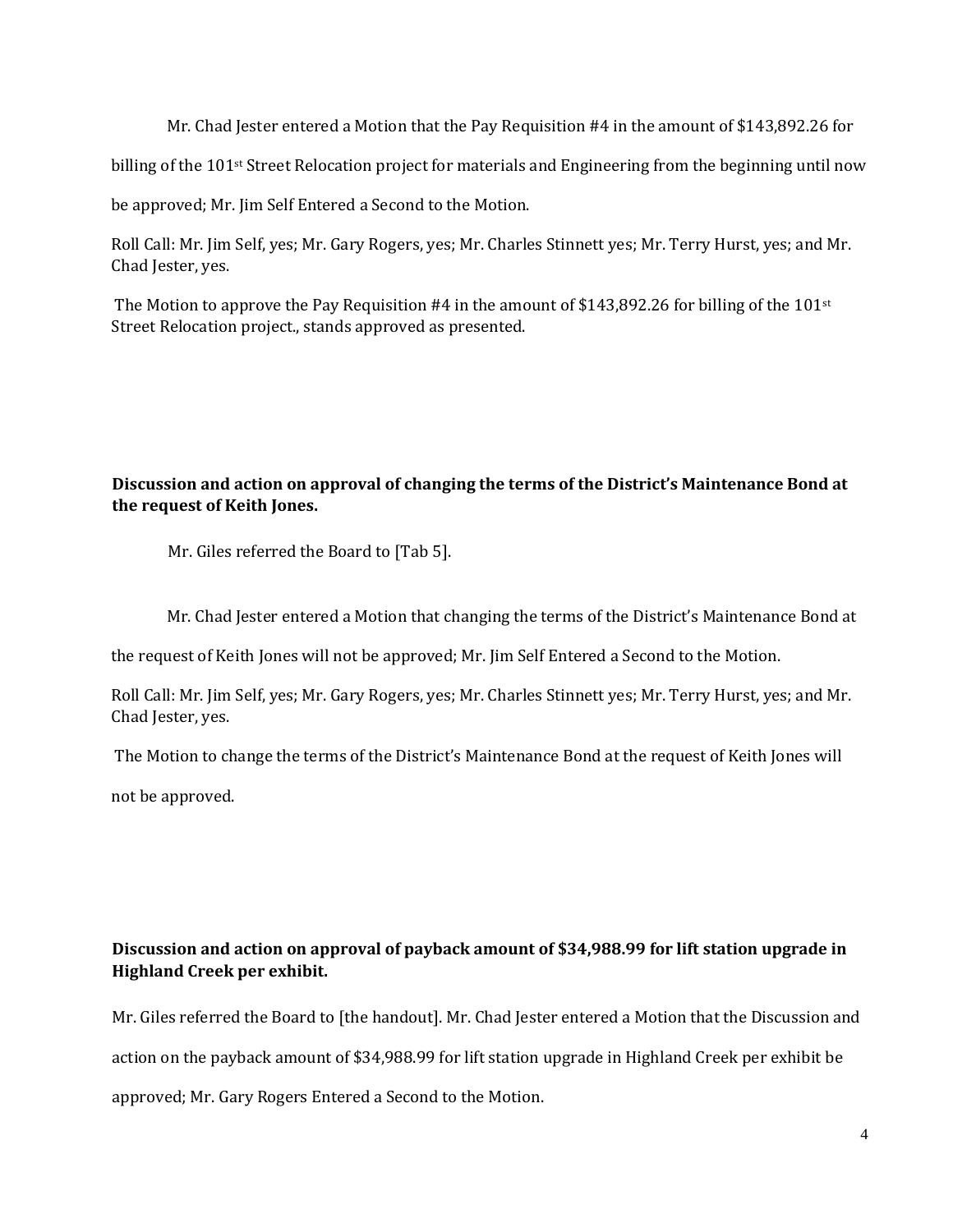Roll Call: Mr. Jim Self, yes; Mr. Gary Rogers, yes; Mr. Charles Stinnett yes; Mr. Terry Hurst, yes; and Mr. Chad Jester, yes.

The Motion that the Discussion and action on approval of payback amount of \$34,988.99 for lift station upgrade in Highland Creek per exhibit be approved, stands approved as presented.

### **Discussion and action on approval for a partial vacating of East 58th Street So. Per Russell Peterson letter of 4/13/2021.**

Mr. Giles referred the Board to [Tab 6]. Mr. Duane Riffe stated that he spoke with Russell Peterson. They are going to proceed with vacating the easement with us owning our side and they will own their side. Mr. Duane Riffe stated that they have not heard back from Mr. Peterson since the last board meeting. Mr. Riffe stated that if the board authorizes, he can approve when he hears back from Mr. Peterson. Mr. Gary Rogers entered a Motion that the approval for a partial vacating of East 58th Street So. Per Russell Peterson letter of 4/1/2021 can be approved based on the journal entry and Mr. Riffe's approval when it comes to the water district showing that the district owns their side and Mr. & Mrs. Bailey owns their side; Mr. Chad Jester Entered a Second to the Motion.

Roll Call: Mr. Jim Self, no; Mr. Gary Rogers, yes; Mr. Charles Stinnett yes; Mr. Terry Hurst, yes; and Mr. Chad Jester, yes.

The Motion to approve for a partial vacating of East 58th Street So. Per Russell Peterson letter of

4/13/2021 can be approved based on the journal entry and Mr. Riffe's approval when it comes to the water district showing that the district owns their side and Mr. & Mrs. Bailey owns their side, stands approved as presented.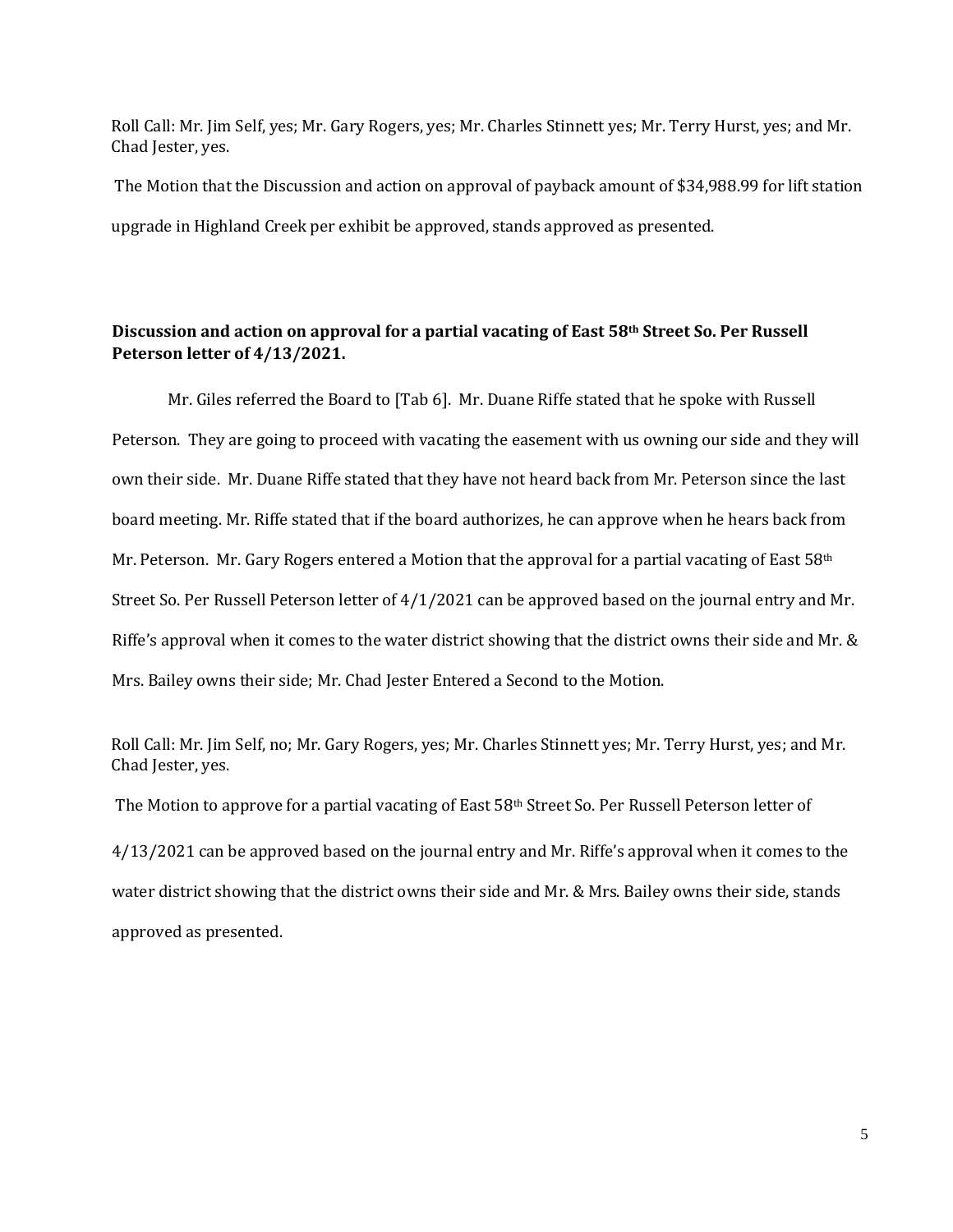#### **Discussion and review on Water plant and distribution issues.**

Mr. Rick Lang referred the board to [Tab 5] Mr. Lang stated that the South clearwell pump station flange broke and the cost is somewhere around \$600.00. It has been ordered. In the meantime, it was welded and became operational. The next day the fan goes out in the VFD. They were put in, in 2006 with a life expectancy of 10 years. They will have to build the fan and it takes about a week or so. We are back to 2 pumps on that clear well. The North#1 Filter: everything is welded, painted, paint is cured and all 304 nozzles are back in but 36 are put back in where they shouldn't have because they had paint on the grommet and they didn't clean it. They are coming back to clean the 36 grommets. They will do a backwash without any media to see if there is anything in the bottom to get it flushed out.

No questions or discussion arose on the Water Plant and Distribution and no action was required at this time.

#### **Discussion and Review on Waste Water Plant and collection issues.**

Mr. Rick Lang stated that we are low on grinder pumps and have ordered a couple. After discussion, Mr. Lang said he had no additional information; no discussion ensued and no action was required.

#### **Discussion and review on Oneta power activity.**

The District's Business Manager, Mr. Bill Giles directed the Board's attention to variances [Tab 8]; he began to contrast the Oneta raw water activity for the year in terms of usage and revenue. [Note: this report is maintained on a calendar year basis.] The raw water usage for YTD was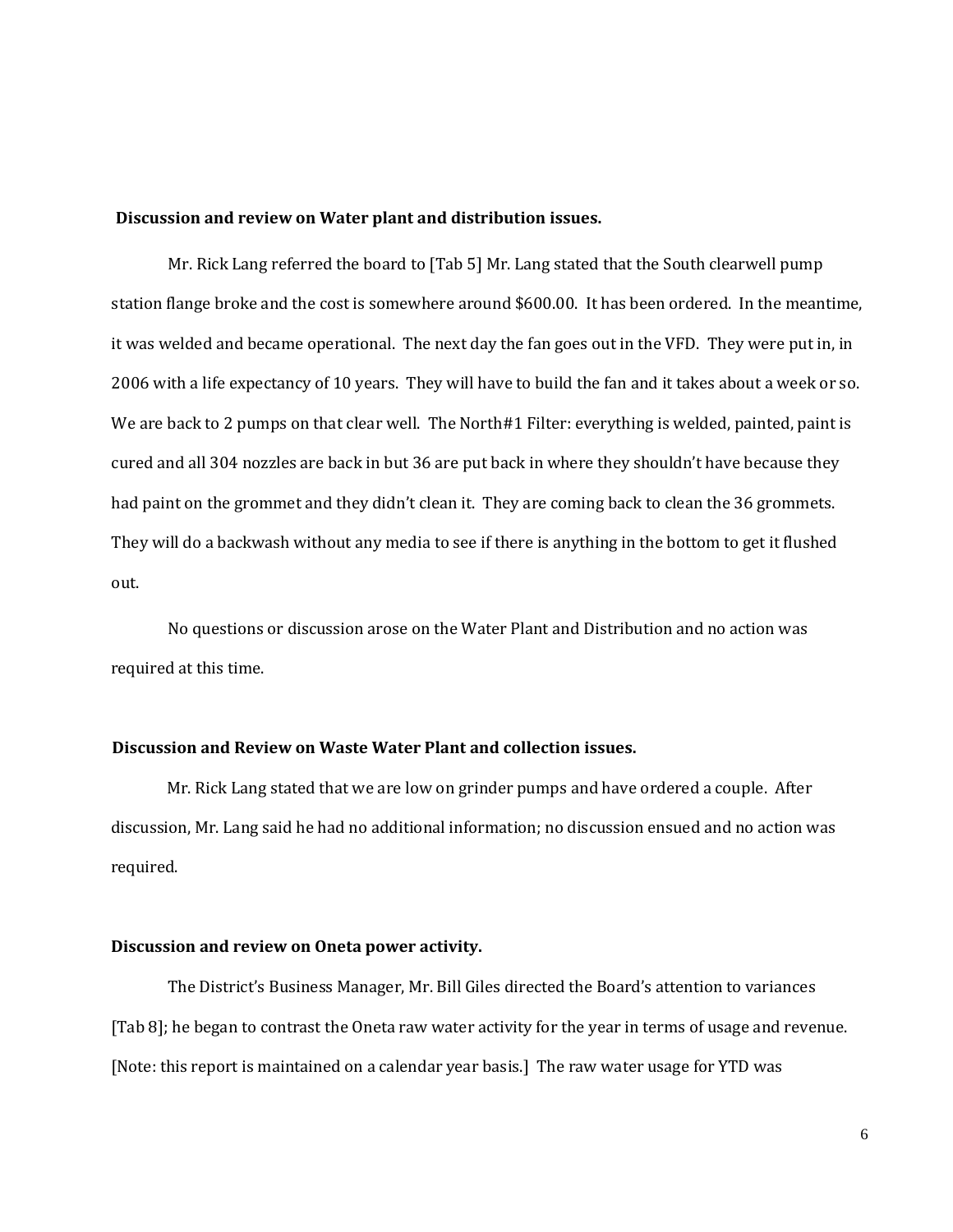639,000,000 gallons as compared to the prior year figure of 1,068,000,000 gallons, reflecting a decrease of -40.2%; corresponding revenue for YTD was \$236,234.99 contrasted with \$395,446.41 for the prior year also, reflecting a percentage of decrease at -40.3%.

Chairman Stinnett inquired whether there were any questions; none arose and no action was required.

### **Old Business.**

Mr. Rick Lang stated that he told the board last month that there was a lot of brass missing. Another water district was selling water meters at Wheeler Metals and notice a lot of brand new brass in a bin. He called Utility Supply and they went to Wheeler Metals and noticed it was the stuff that our district uses. Utility Supply made a deal with Wheeler Metals, who paid \$276.50 for the brass and Utility Supply bought it back for \$500.00, and we have paid Utility Supply back for it. Rick provided a list of the brass that broke down in cost to \$3,124.08. Wheeler Metal has a video of the vehicle that was there selling the brass. It is one of Tommy Helton's workers (Chris). The vehicle that was there is his, tag number, and his girlfriend who sold it to them. Her name is Amber McDonald. Adam Bindrum has a copy of the video on his phone, and it has been turned over to a investigator. The investigator contacted Tommy to see if they could come interview Chris, and that is the last time Tommy has seen him. The brass is locked up and is not to be touched until the investigation is completed. No action was required.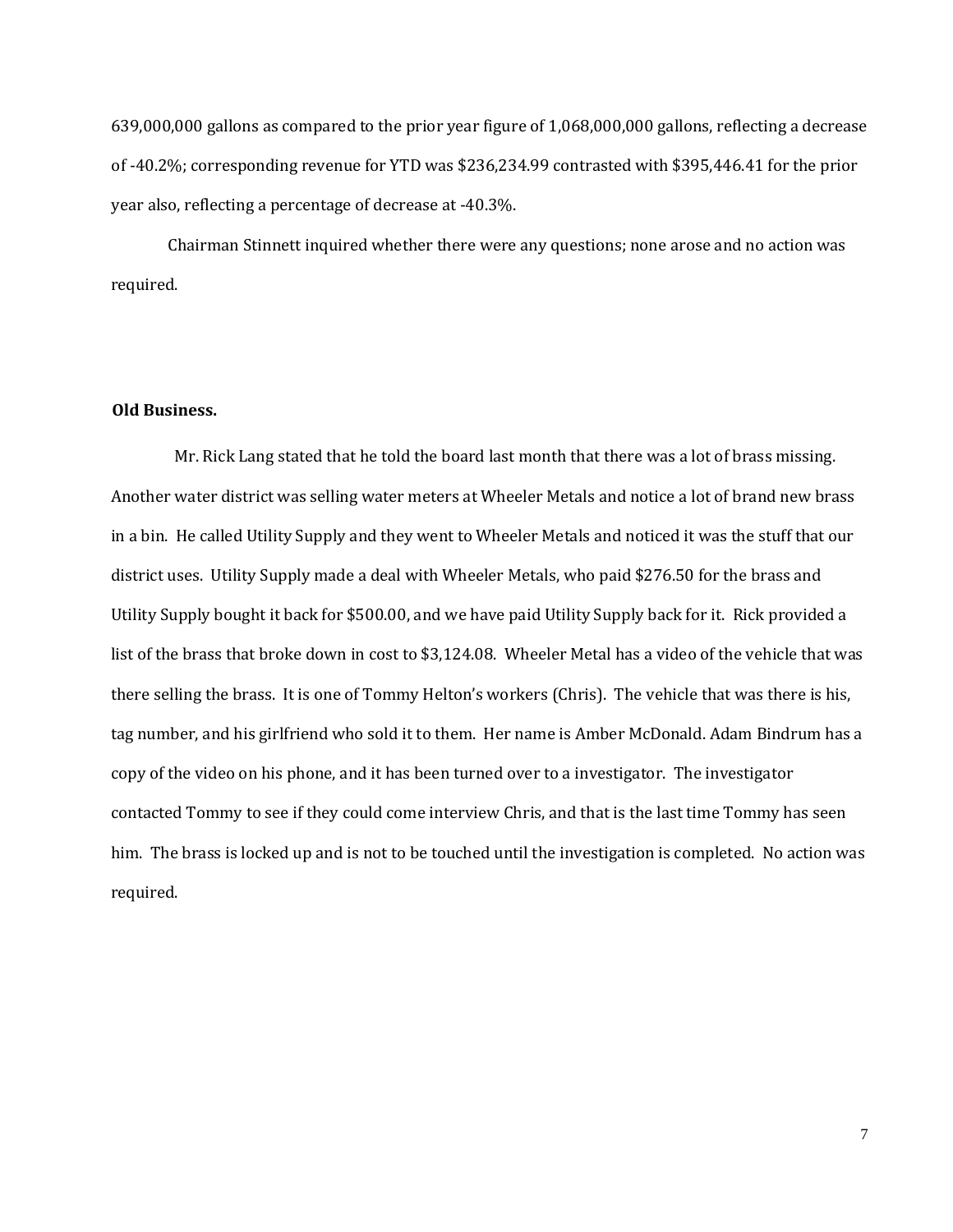**New Business.** 

**Under the Open Meeting Act, this agenda item is authorized only for matters not known about or which could not have been reasonable foreseen prior to the time of posting the agenda or any revised agenda.** 

Mr. Bill Giles nor Mr. Rick Lang have no new business. No action was taken.

There was no further discussion and no action required.

### **Discussion and action of the Claims Lists.**

Mr. Giles directed the Board to the Claims Lists [Tab 12]. Following the Board's review of the

Claims Lists, Chairman Stinnett inquired as to any questions or discussion. Mr. Jim Self entered a

Motion that the Claims List be approved; Mr. Chad Jester Entered a Second to the Motion.

Roll Call: Mr. Jim Self, yes; Mr. Gary Rogers, yes; Mr. Charles Stinnett yes; Mr. Terry Hurst, yes; and Mr. Chad Jester, yes.

The Motion to approve the claims list, stands approved as presented.

### **Review of Investment Statement.**

Mr. Giles referred the Board to the Investment Statement, [tab 15] to review the information.

As of May 31<sup>st</sup>, the aggregate value had shown a increase in value from \$801,358.80 to

### \$806,020.48.

There was no further discussion and no action required.